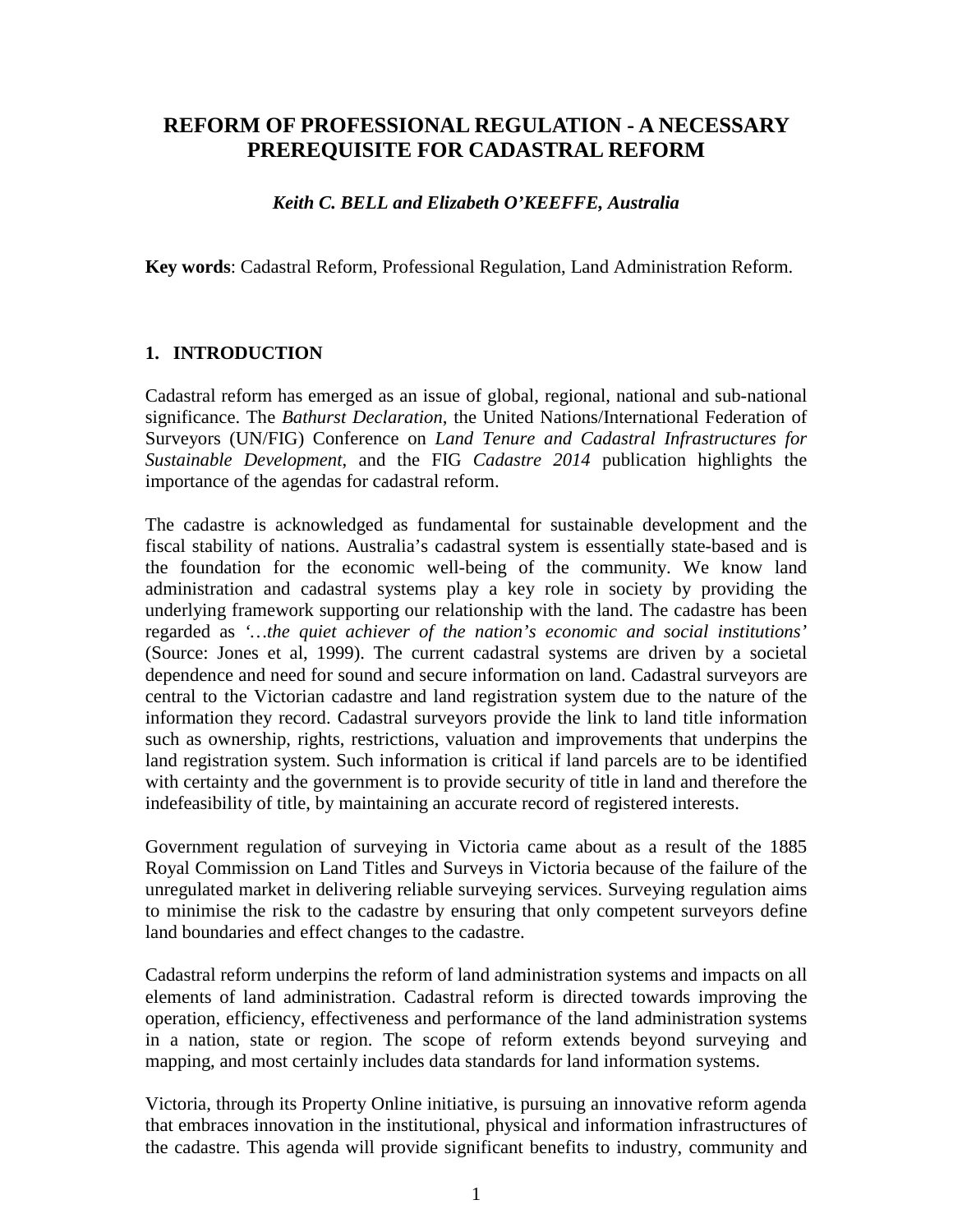government over the coming years. Property Online is Victoria's response to *Cadastre 2014*.

The Reform of Land Surveying in Victoria project is the key initiative for the reform of the regulation of land surveying. It is the result of a review of the State's regulatory system for land surveying. The review recommended an overhaul of administrative processes; revisions to the statutory and organisational responsibilities; addressing inefficiencies of the existing system; and an update of the relevant legislation.

### **2. THE ROLE OF THE VICTORIAN CADASTRE**

The cadastre is vital to the Victorian economy and the social infrastructure. The Victorian economic framework relies significantly on the land economy and property market, which depend on the cadastre for their successful operation. The Victorian land and property market, currently valued at approximately \$430 billion with an annual turnover of \$25 billion, is worth more than three times the Victorian GDP. Much of our social interaction, cohesion and community development is also underpinned by the cadastre.

To expand, the cadastre underpins three key elements of the Victorian property market and the legal fiscal framework:

- Registration of Title
- Title Guarantee
- Land Taxation (at State and Local Government Level)

The cadastre provides the basis for disseminating land information to users and also provides accurate information for a range of land information data sets. The processes of cadastral surveying aim to preserve parcel boundaries in the cadastre and to improve the definition of those boundaries. They are fundamental to processes that provide spatial data and parcel attributes to the broader community beyond the traditional land market.

#### **3. NATIONAL INSTITUTIONAL ARRANGEMENTS AND ISSUES**

Four key bodies provide leadership for various elements of cadastral reform at the national level in Australia:

- Australia New Zealand Land Information Council (ANZLIC)
- Intergovernmental Committee on Surveying and Mapping (ICSM)
- Public Sector Mapping Agencies (PSMA)
- Reciprocating Surveyors Boards of Australia and New Zealand (RSBANZ)

ANZLIC is the peak intergovernmental council for land information in Australia and New Zealand. As such, ANZLIC is a collective national committee representing an extensive community of coordination arrangements that facilitate the unity of views and interests of spatial data users and producers across government and the public sector. ANZLIC was originally established in January 1986 as the Australian Land Information Council (ALIC) by agreement between the Australian Prime Minister, State Premiers and Chief Ministers and later formally included New Zealand. ANZLIC arose from the need to focus on national coordination of land information management.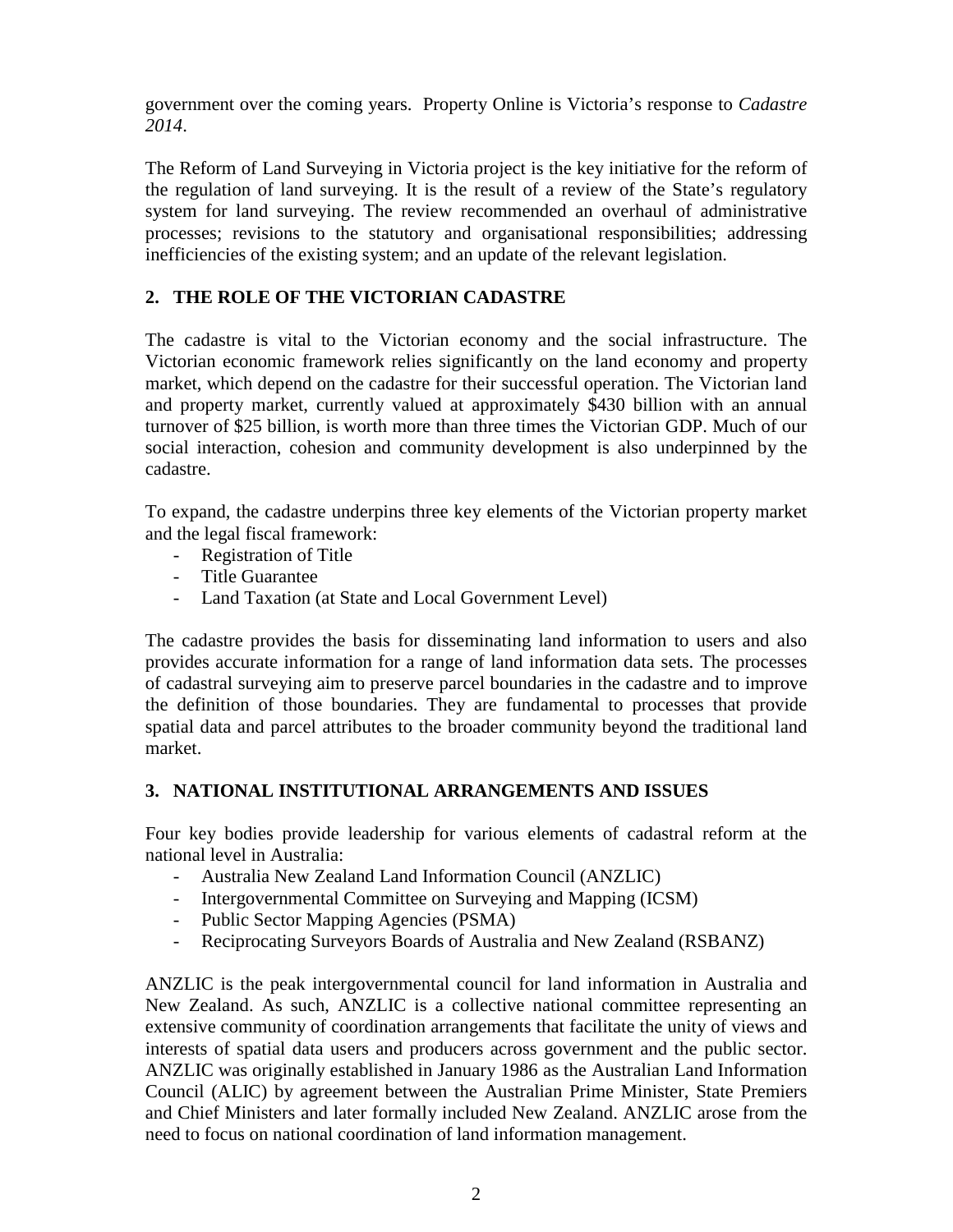ANZLIC is currently developing a broader agenda for land administration issues which will draw upon the developments of the other intergovernmental bodies. In addition to providing a jurisdiction coordinating structure, ANZLIC provides the overarching framework for other relevant coordinating bodies, such as ICSM and PSMA.

ICSM, the successor to the National Mapping Council, was established by the Prime Minister, State Premiers and the Chief Minister of the Northern Territory in 1988 and later joined by the Australian Capital Territory and New Zealand. The committee's agenda was broadened to include surveying. The Committee generally meets every six months and assigns projects and research to working groups defined by their specific fields of expertise. Membership of these working groups comes from key government, academic, and private organisations from within Australia and New Zealand.

ICSM is an important forum for the exchange of information and ideas in the national interest and for trans-Tasman matters. ICSM assists both countries fulfil their obligations to the international surveying, mapping and charting community.

ICSM is responsible for developing national standards for many aspects of cadastral surveying and mapping. An early ICSM initiative was to develop a national cadastral data model. This initiative is important for jurisdictions developing digital cadastral mapping databases to achieve national consistency.

More recently, ICSM has created a sub-committee to address cadastral reform. A draft discussion paper covers the status of cadastral reform in Australia and prescribes recommended actions to promote and progress cadastral reform. ANZLIC is also looking at the proposed agenda and, with ICSM, will continue to liaise with FIG on cadastral reform matters.

ICSM's Geodesy working group has also been very active in the development of geodetic standards including the Geocentric Datum Australia 1994 (GDA94). The geodetic framework is essential for underpinning the cadastral infrastructure on a nationally consistent basis.

PSMA is a national intergovernmental consortium formed in 1993 that comprises all public sector mapping agencies of the Federal, State and Territory level to integrate the best available map data, for a national digital map base of Australia.

PSMA has developed a nationally consistent dataset comprising cadastral and topographic mapping information to underpin the national census. In addition, PSMA has recently developed a national cadastral dataset and is preparing to develop a national address file. These national data sets are essentially used in geographic information systems to support a wide range of demographic, social, economic, fiscal, planning and other decision making.

Of greatest significance to this paper is RSBANZ. Of all intergovernmental bodies dealing with the cadastre, RSBANZ is the longest established and deals specifically with land surveying and its regulation.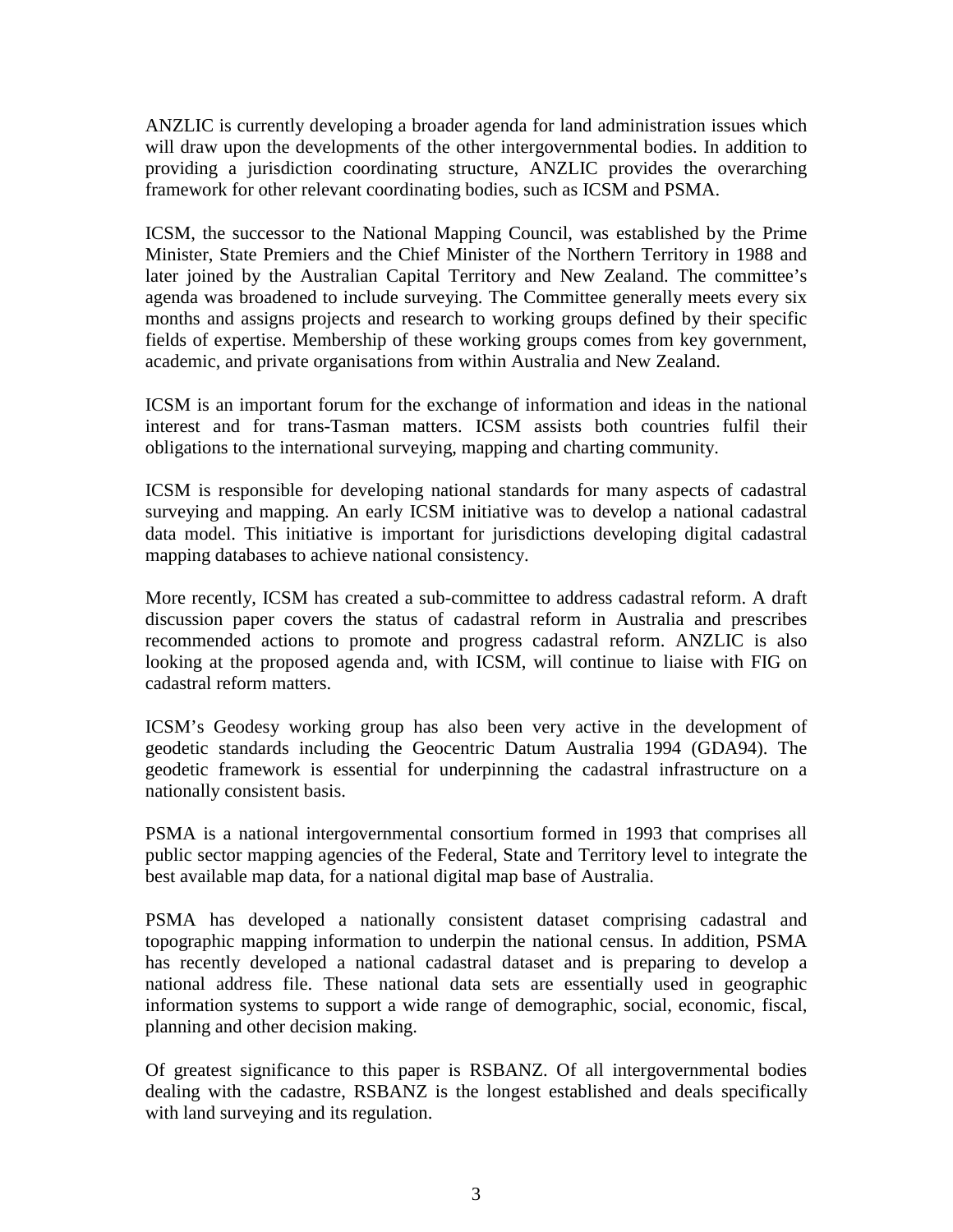The initial agenda of RSBANZ was restricted to reciprocity of the registration of land surveyors between jurisdictions. The agenda has now broadened and key initiatives include:

- Standard training agreements for obtaining competency
- Consideration of competency standards
- Implementation of a national register of surveyors
- Development of national guidelines for cadastral surveying
- Consideration of a national registration system for surveyors.

Victoria, through its lead land administration agency, Land Victoria, plays a strong leadership role on each of the intergovernmental bodies.

# **4. CADASTRAL REFORM IN VICTORIA – INSTITUTIONAL ARANGEMENTS**

Fundamental to cadastral reform in Victoria has been the implementation of revised institutional or machinery of government arrangements. Land Victoria, established in 1996 has brought together, within a single group, the responsibilities for land titles, surveying, mapping, valuation and Crown lands. The statutory positions of Surveyor General, Valuer General, Registrar General and Registrar of Titles are within Land Registry in Land Victoria.

Land Victoria is a group within the Department of Natural Resources and Environment (DNRE). The Department is responsible for balancing the development and protection of Victoria's natural and cultural resource base. Its role includes resource and industry development, land identification, and the protection, conservation and management of Victoria's natural and cultural environment.

One of Land Victoria's major tasks is the re-engineering of the State's cadastral infrastructure to prepare it for the challenges and demands of the next decade. In general terms, it is necessary to ensure that:

- Regulation and administration of land is simplified, streamlined and made transparent
- All land is able to be uniquely identified and clearly defined
- Basic land information is readily accessible and understandable

Property Online is a Land Victoria initiative that aims to provide the practical framework enabling Government to assemble, link, integrate and deliver land information and transactions electronically to industry, business and the community. Property Online seeks to capitalise on the work that has been done to automate land information across various government agencies and also seeks to identify and drive the value-added opportunities which become possible now that the property information and core datasets are effectively in place.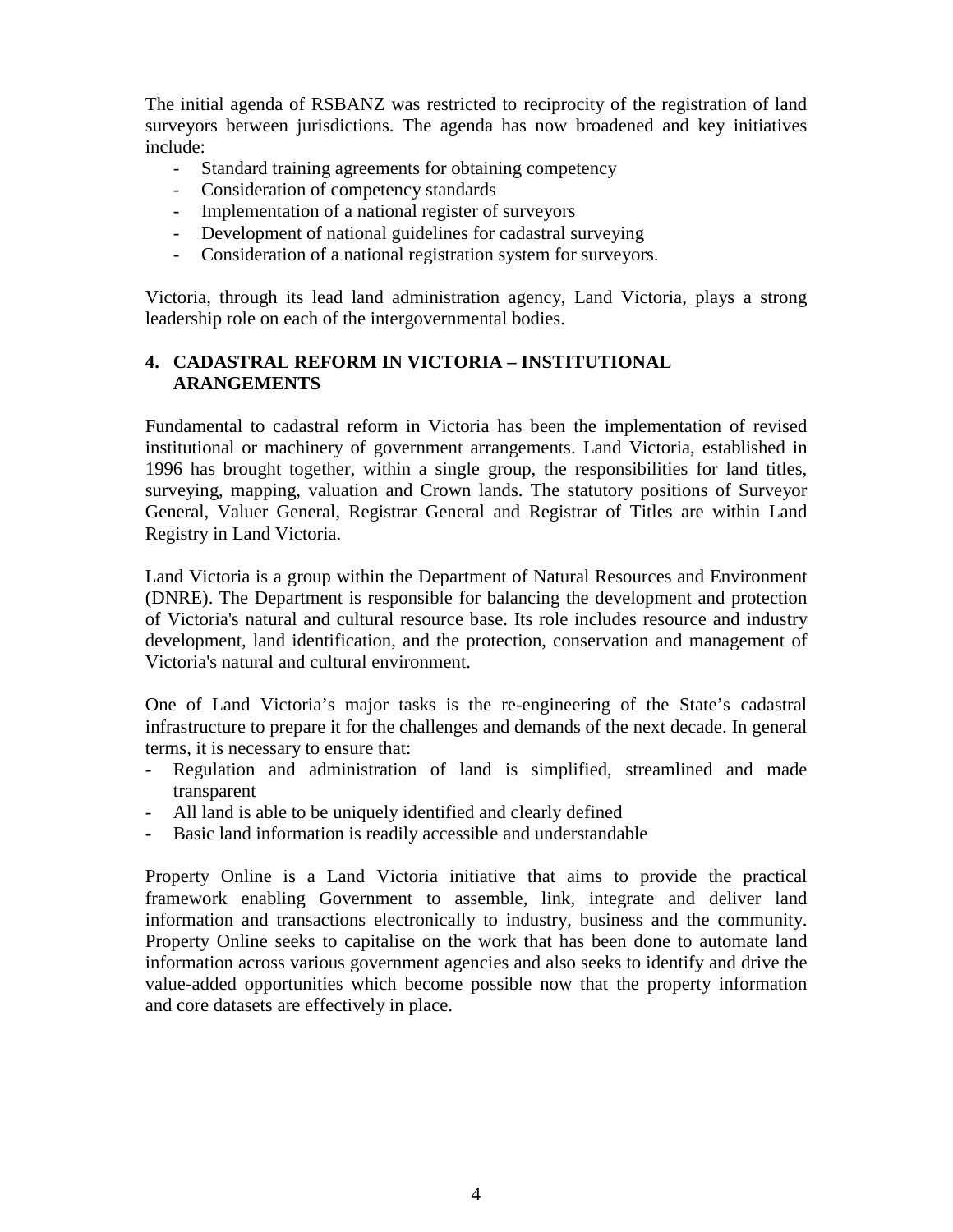# **5. DRIVERS FOR REGULATORY REFORM**

### **5.1 Maintenance of Professional Competency**

The current Victorian regulatory system for surveying has been identified as requiring significant re-engineering. In line with the Reform of Land Surveying Project and changes to the Surveyors Board of Victoria, the process of registering surveyors will be streamlined and more efficient.

The current system provides for ongoing registration such that upon issue in Victoria, the Registered Surveyor has a 'licence for life'. This lifetime licensing does not require cadastral surveyors to demonstrate their professional competency at any point following the issue of that licence. Further, licensing arrangements do not require or encourage the maintenance of professional competency within the surveying industry.

### **5.2 Risk Monitoring and Quality Management**

The Government is in the business of regulating cadastral surveying to ensure that the information submitted by cadastral surveyors to the Land Registry does not diminish the quality of the cadastre. The occupational regulation of surveyors is the means by which the Government has traditionally sought to ensure this objective. However, occupational regulation can not of itself influence the quality of the inputs to the cadastre. Current arrangements do not allow Government to determine if the system is in fact working well and delivering those outcomes for which regulation exists.

The inability of the current system to deliver a practical understanding of the real level and nature of errors and omissions made by the profession has lead to Government adopting a risk management approach by auditing cadastral surveys beyond legislative requirements. This auditing is in addition to examination of survey plans prior to their incorporation into the cadastre. However, this current risk management approach attempts to manage risk late in the process, that is, after the surveys have already been performed and submitted.

Reform needs to provide appropriate mechanisms for professional competency and for the monitoring and measurement of risk to Victoria's systems of land registration. Largely in response to this requirement is the proposed introduction of periodic licensing or practising certificates in conjunction with Continuing Professional Development (CPD) program, which will be arranged by industry via a Recognised Professional Body (RPB).

# **5.3 Technological Advances**

Industry adoption of technological advances, such as electronic lodgement and registration of plans, GPS, GIS and Internet, is not readily encouraged under the current regulatory system. The Government's ability to determine how well equipped the surveying industry is to harness these new technologies may be limited by the lifetime licensing arrangements. Compulsory CPD is seen as conducive to the wider adoption of new technology.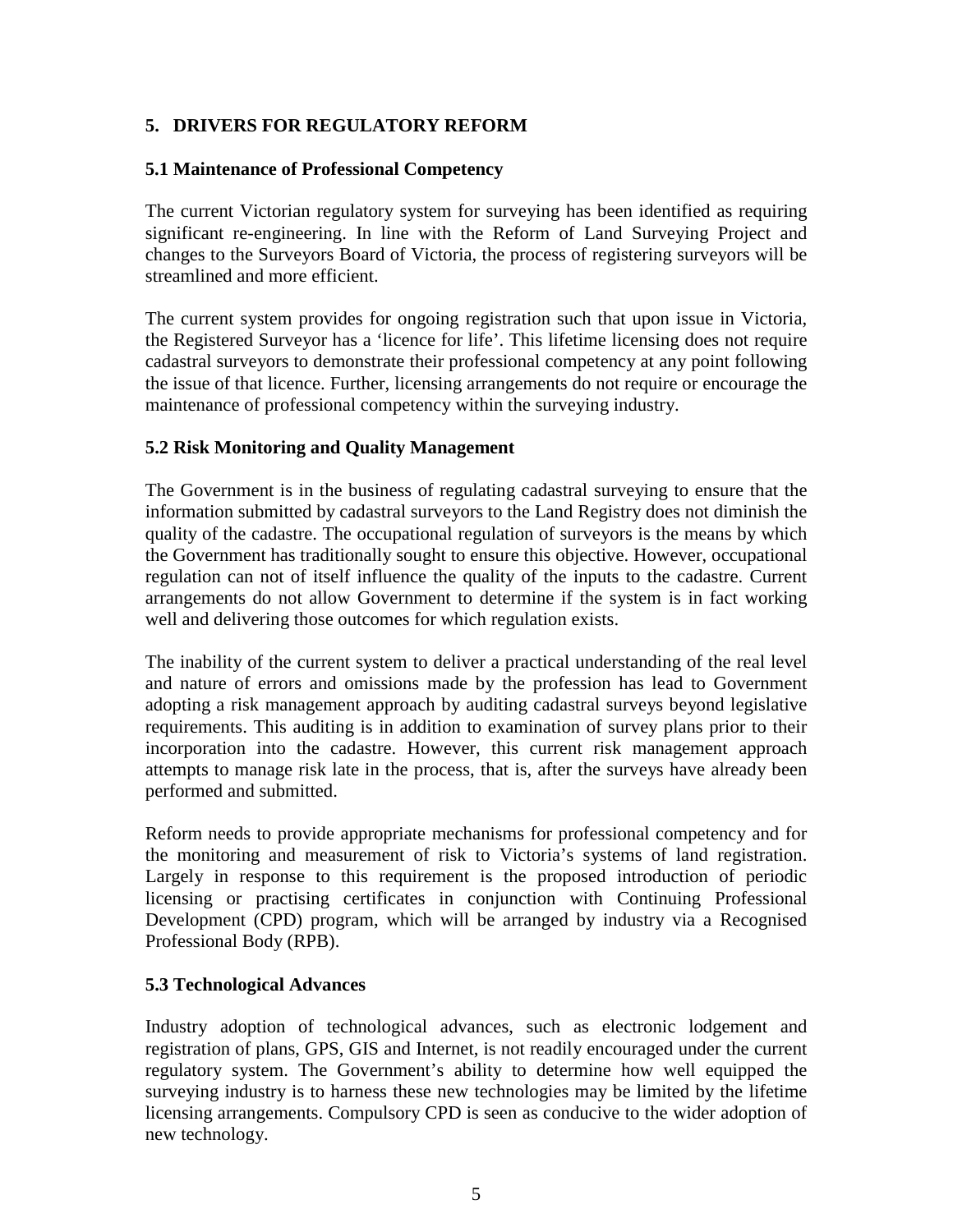#### **5.4 Responsiveness to Customer Needs**

Responsibility for managing customer issues needs to be addressed by a RPB. Presently, customers have an inadequate interface to the surveying industry and encounter difficulties in satisfying their information requirements and engaging a surveyor. New regulatory arrangements should encourage industry to assume greater responsibility for customer needs and to develop formal complaint making and complaint resolution procedures in conjunction with Government.

#### **5.5 Disciplinary Action**

The current regulatory system does not provide appropriate mechanisms for either industry or Government to undertake effective disciplinary action. The key limitations to the present situation are that disciplinary action cannot be undertaken consistently and often results in some level of customer dissatisfaction. It is proposed that the RPB will provide both industry and Government with appropriate and satisfactory mechanisms for disciplinary action.

#### **5.6 Ageing Profession**

There are approximately 1000 registered surveyors in Victoria, who currently lodge almost 10 000 plans and 1000 Crown surveys to the Land Registry annually. A recent questionnaire to Victorian surveyors indicates that 77% are over the age of 45. This implies that in the next ten years there will be far fewer surveyors in industry as many of these surveyors retire. Over the past 5 years in Victoria there has been on average only 6 new surveyors registered per annum. Therefore a diminished supply of surveyors is anticipated. The future demand for surveyors and the implications of technological improvements with respect to the demand is not known and can not be readily identified. In addition, the implications of technological improvements with respect to demand are also unknown.

Demand is a function of the property and development cycle. Generally, it is too late to address the issue of supply of surveyors when the need is present. A period of 6-8 years is required to educate, train and register an individual from school leaver through to licensed surveyor. Synchronisation of the surveying response to the property cycle is desirable, though unlikely to eventuate.

#### **5.7 Broader Stakeholder Expectations and Requirements**

Feedback from the broader land development and property market stakeholders has identified several key issues for survey reform. The Victorian representative organisations comprise Institutions and Associations of the Property, Real Estate, Master Builders, Development, Conveyancing, Housing, Law, Engineering and Mining sectors.

The most commonly raised issues were:

- Maintenance of Professional Competency and the need for CPD
- Insurance for Professional Indemnity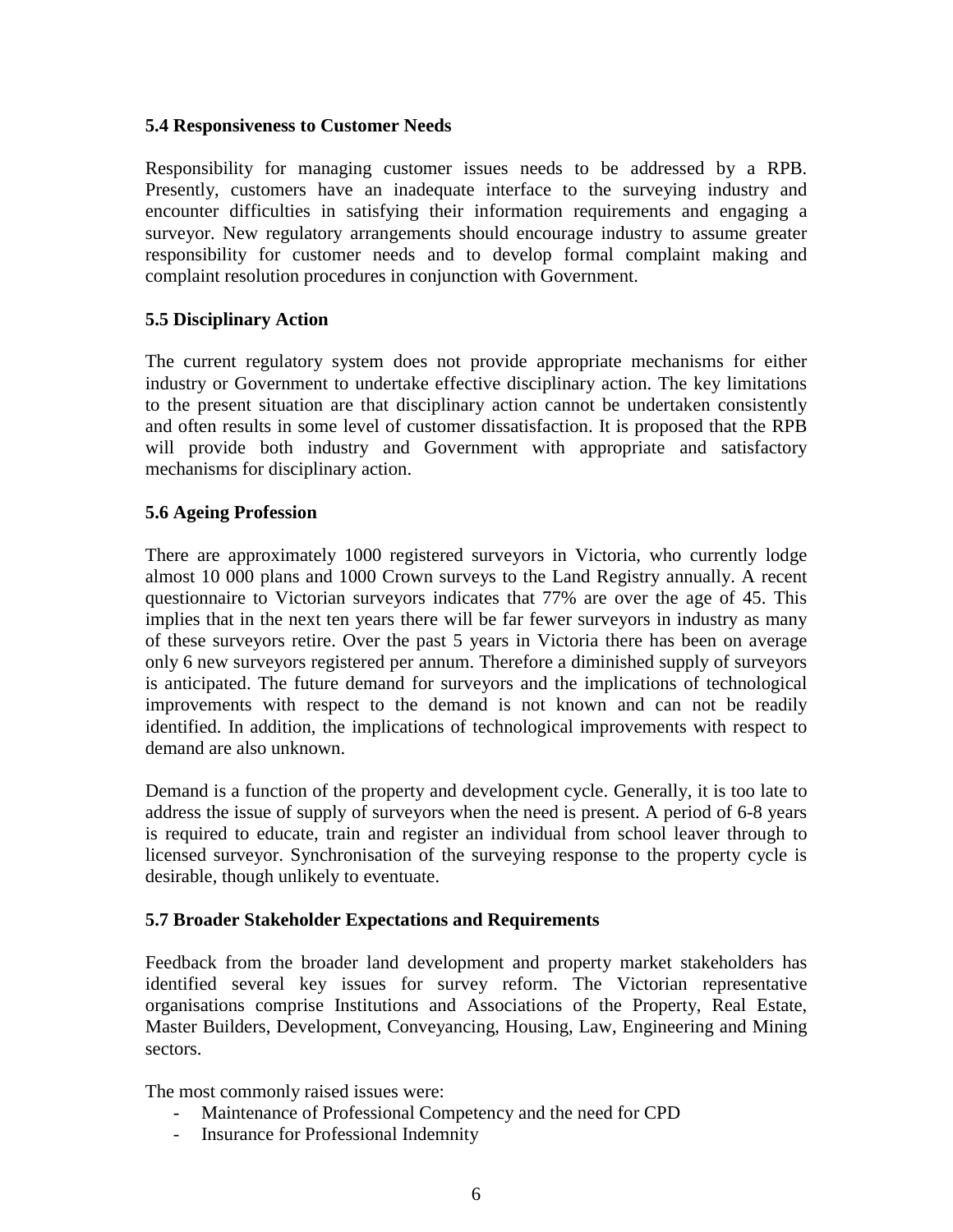- Awareness and Profile of the Survey Profession
- Consumer Information and Confidence in Profession
- Importance of the role of Surveyor General as the Government's point of contact

### **5.8 Alignment with the Victorian Reform Agenda for Land Administration**

Reform of land surveying in Victoria is essential to ensure that the surveying profession can adapt and contribute to changes in the land administration infrastructure being pursued by the State Government.

Land Victoria has primary responsibility for land administration in Victoria. Property Online is an initiative of Land Victoria that will enable Victorians to create the maximum benefit from land, now and into the future. Property Online will be a statewide network of land information and transaction services. It will enhance the decision making of all Victorians by:

*Electronic delivery of integrated land information, such as*

- Environmental Information
- Crime Statistics
- Council Rates
- Transport and Infrastructure
- Up-to-date information about Crown land, and
- Mapping and Survey information

#### *Facilitating electronic land transactions, such as*

- Electronic Conveyancing
- Vendor Statement Online, and
- Electronic applications for development applications/planning permits.

The key reform initiatives that have been or are currently being implemented by Land Victoria through its business units as part of Property Online include:

- The \$60 million Titles Automation Project that will facilitate on-line access to 3.8 million titles via the Land Channel web site and much quicker registration of interests in land
- Property Information Project joint venture with local councils to establish a statewide view of Victorian properties
- Standard Parcel Identifier allocation of a unique parcel identifier to all land parcels
- Valuation Best Practice joint venture with local councils to improve valuation practices across the state
- Re-engineering of Crown land administration to devolve land management to community groups and to streamline leasing and licensing processes
- Electronic Conveyancing delivering land information and transactions on-line.
- Survey Reform Project review and streamlining of surveying infrastructure, current legislation and standards and licensing/registration of surveyors

It is vital that the agenda for reform of land surveying is aligned with the State Government's broader reform of land administration agenda. The broad range of legislative, institutional and technological changes involved in the reform of the State's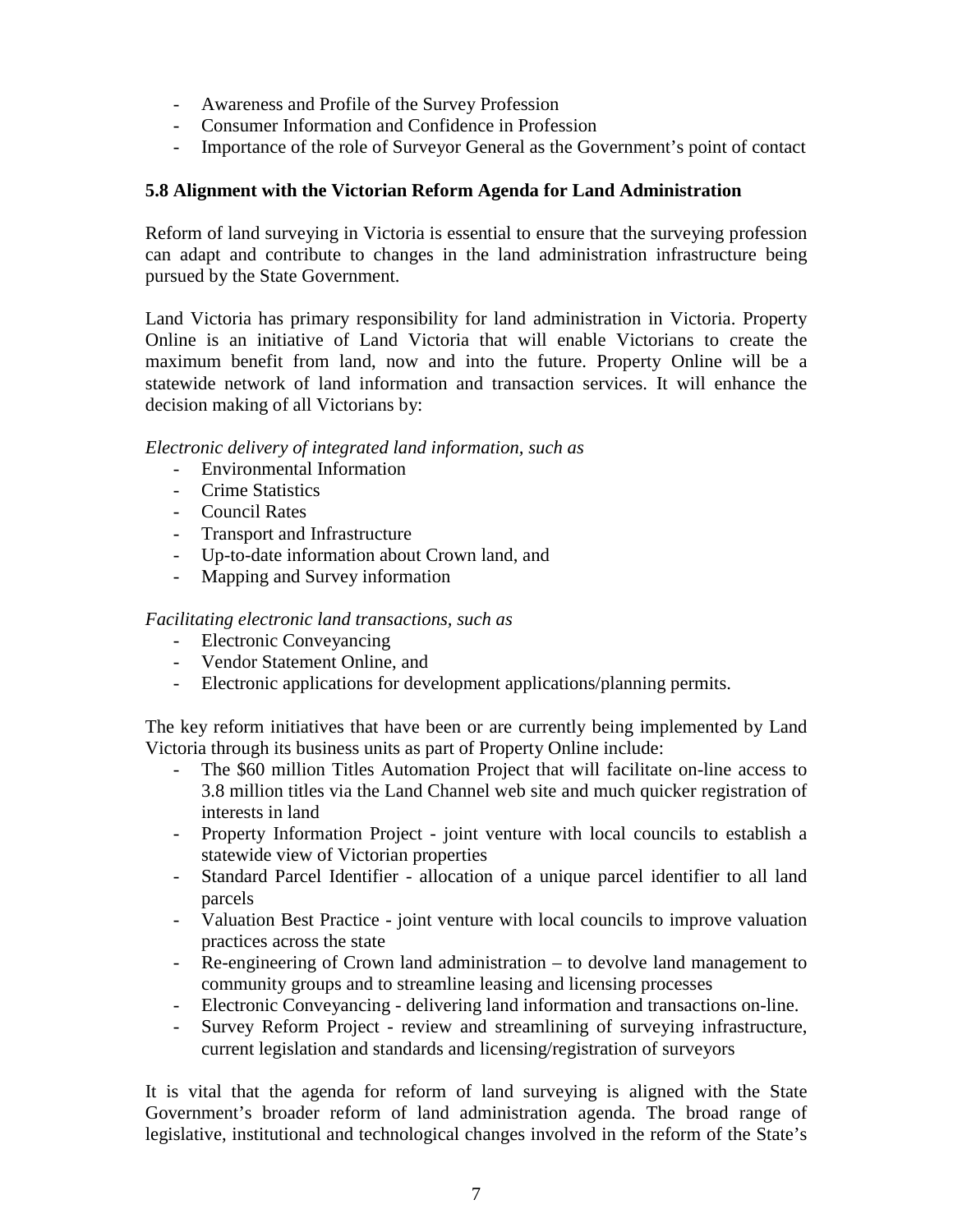systems of land administration systems need to be aligned with to the requirements of the surveying industry and stakeholders.

# **6. REFORM OF LAND SURVEYING IN VICTORIA**

As Australia's surveying industry enters its fourth century, Victoria is driving a land surveying transformation that comprises a new consumer focus and the industry taking responsibility for professional matters.

The Victorian Government, the reform pacesetter in rewriting laws little changed from the 1880s, is nearing the end of a consultative process through which many of its surveying regulatory duties are expected to be taken up by the private industry next year. The initial impetus for reform arose from the Government's analysis of National Competition Policy issues in the early 1990s. However there is now a wider emphasis on general improvement to the land surveying industry.

Surveyor General Victoria, on behalf of Land Victoria, is engaged in a partnership with the Institution of Surveyors Victoria (ISV), the Association of Consulting Surveyors Victoria (ACSV) and the Institution of Engineering and Mining Surveyors Victoria (IEMSV) to develop and implement the preferred vision for the future of surveying in Victoria. They are working together with a broad group of stakeholders including academics and surveying interests in other government agencies. The vision that is evolving retains the best features of the existing system as well as offering improvements to the cadastral infrastructure and the potential to incorporate the advantages provided by new technology.

In line with National Competition Policy, Victoria has identified that there is a net public benefit in retaining regulation of land surveying in order to protect the integrity of the cadastre. However, communicating the fundamental importance of the cadastre to central agencies and higher level Government is difficult. This is further complicated by the lack of understanding of the role of surveyors.

The primary objective of this project is to progressively introduce a better system for the regulation and administration of land surveying in Victoria. This system will be more efficient and streamlined and will enhance the existing underlying survey principles. It will protect and enhance the quality of the cadastre and provide for self-regulation of the survey profession.

The key deliverables of the Reform of Land Surveying project will be:

- New surveying legislation to replace the *Surveyors Act 1978* and incorporate the relevant sections of the *Survey Coordination Act 1958*
- Replacement of the existing statutory Surveyors Board of Victoria with a Recognised Professional Body (RPB) which has a legislative mandate
- Revised arrangements for the registration and licensing system including either periodic renewal or practicing certificates
- Establishment of a Land Surveying Advisory Council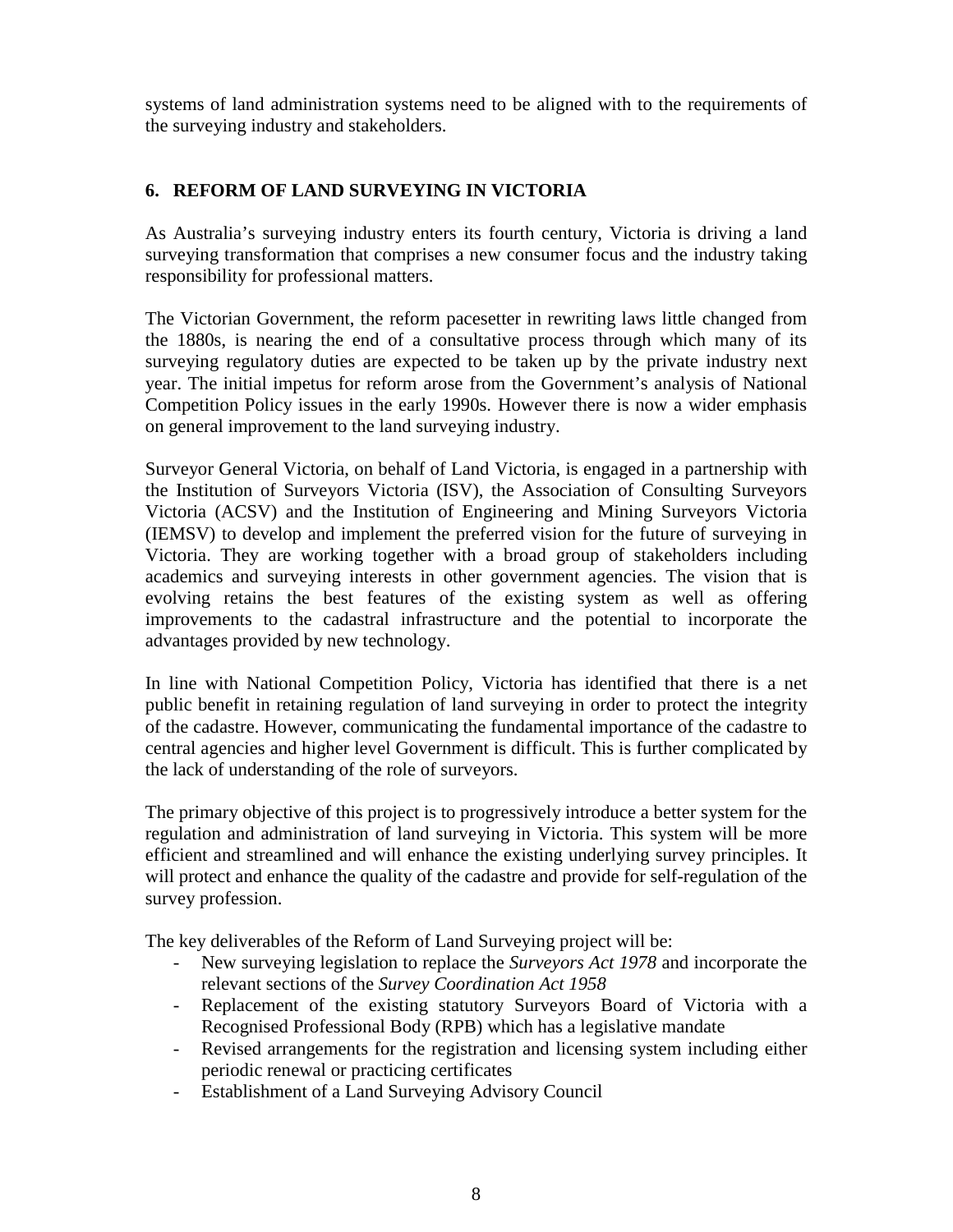The major role for Government will be to set the standards and quality assure the inputs to the cadastre and the geodetic infrastructure. The Surveyor General's role, in terms of its regulation, is as the principal administrator of land surveying is to develop policy for the active development and maintenance of the cadastral surveying infrastructure. As custodian of the surveying elements of the cadastre, the Surveyor General has primary responsibility for the surveying of boundaries for both Crown and freehold land.

This project promises to deliver many benefits to the community, industry, the surveying profession and Government. There will be continued integrity and efficiency of the Victorian land registration system with improvements made to the quality of the data inputs and the physical infrastructure that supports the Victorian cadastre.

It is envisaged that more responsive professional administration will result from the Recognised Professional Body (RPB) managing the surveying profession and promoting professional best practice. Surveying customers will have access to better and user-friendly information with a transparent complaint resolution scheme. Victoria will contribute to the development of a national land surveying agenda that will hopefully progress towards a national system of registration and national standards for competency and changes to the cadastre. There is growing support for addressing many land surveying issues in a national context. Most importantly, the RBP will be fully accountable to Government.

# **7. REGULATORY ROLES AND RESPONSIBILITIES [IN REGULATION]**

Several models have been developed and documented by the industry and Government partnership for the regulation and administration of surveying in Victoria. The models outline revised roles for both industry and Government and stipulate the domain and responsibilities of the controlling body for registration ie. Surveyors Board or a RPB.

The seven models developed facilitate the progressively greater reform of the existing framework. A table of these models from the current regulated system through to complete deregulation is shown in Table 1.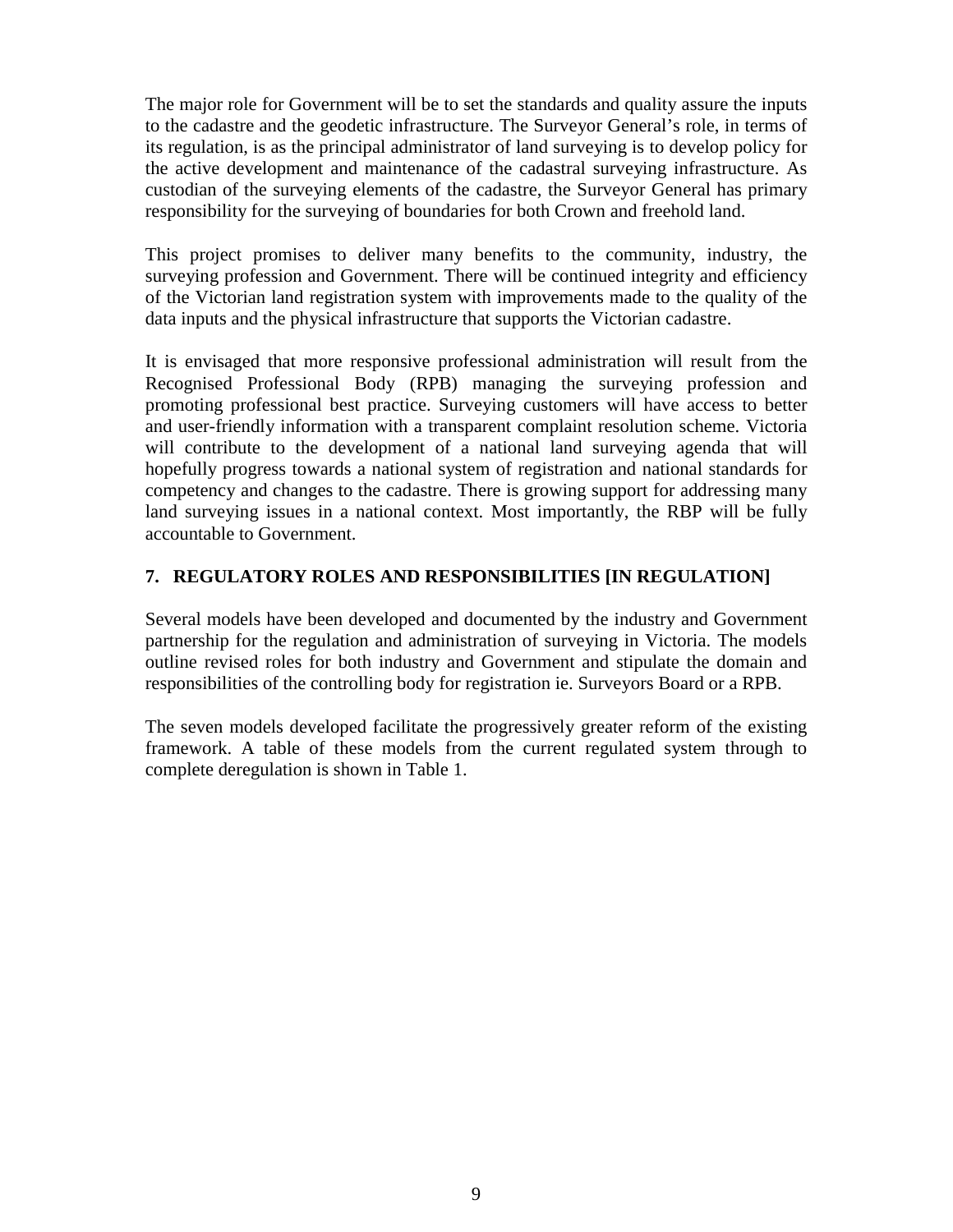| <b>MODEL</b>                    | <b>DESCRIPTION</b>                                                                                   |
|---------------------------------|------------------------------------------------------------------------------------------------------|
| <i>Regulation</i> (status quo)  | Occupational regulation by government.<br>- Surveyors Board in government.                           |
| Co-Regulation                   | Occupational administration by profession.                                                           |
| 2                               | - Surveyors Board in industry.                                                                       |
| 3                               | Mandatory industry scheme run by government.                                                         |
| <b>Modified Regulation</b>      | - New professional body in government.                                                               |
| 3B<br><b>Partial Devolution</b> | Mandatory industry scheme run by government a<br>profession.<br>- New professional body in industry. |
| Devolution                      | Mandatory industry scheme run by profession.<br>- New professional body in industry.                 |
| 5                               | Voluntary industry scheme run by profession.                                                         |
| <b>Voluntary Regulation</b>     | - New professional body in industry.                                                                 |
| 5B                              | No industry scheme run by profession or government.                                                  |
| Complete Deregulation           | - No professional body in industry.                                                                  |

**Table 1:** Seven Models for Survey Reform (Source: Gen Group, 2000)

The result of the industry and Government partnership is the development of a preferred model for the regulation and administration of surveying in Victoria. The preferred model is No. 4 - Devolution. However, the final decision is a matter for the Government and will be subject to financial, legislative and policy requirements.

Figure 1. depicts the key surveying aspects of the cadastre and the proposed roles and responsibilities of industry and Government in protecting and maintaining its integrity.



**Figure 1**: Proposed Regulatory Roles and Responsibilities and the Cadastre (Source: Bell, 2000)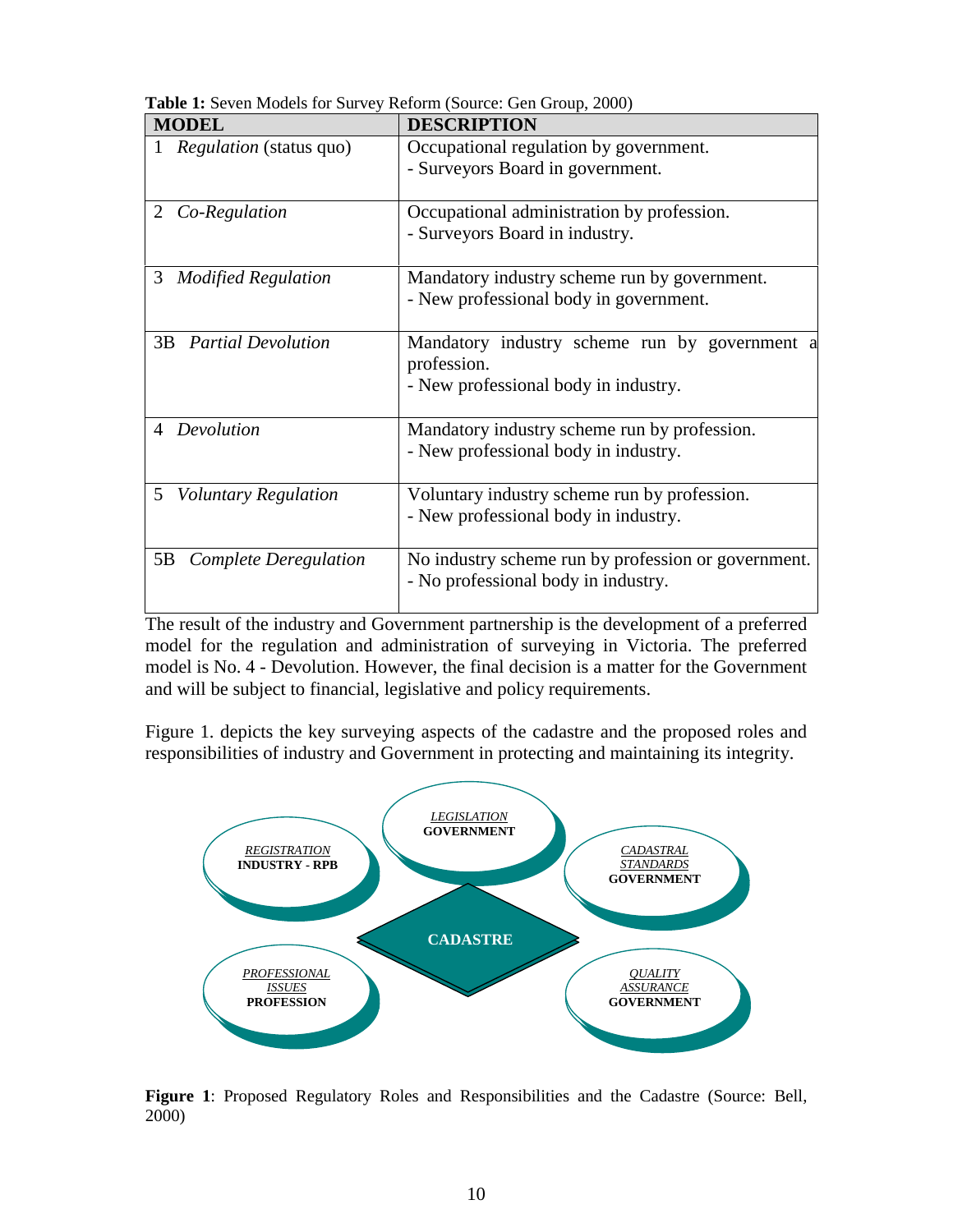# **7.1 Role of Government**

The primary role of Government will be to focus on the setting of policy and standards in order to protect the cadastre. The Surveyor General's role as the principal administrator of land surveying is to develop policy for the active development and maintenance of the cadastral surveying infrastructure.

The Reform of Land Surveying Project aims to establish future quality management procedures for surveys that 'change the cadastre', rather than relying solely on the Government regulation of surveyors, as is now the case. Government will set necessary standards and guidelines, and quality assure the inputs to the cadastre and the geodetic infrastructure.

The crucial roles and responsibilities of Government within the preferred model include:

- Policy and Legislation
- Statutory Responsibilities (eg. adjudicating on boundaries, prescription of cadastral standards)
- Maintenance of the Surveying Infrastructure (Cadastral and Geodetic)
- Quality Management and Risk Monitoring
- Government Representative for Surveying Surveyor General
- Protection of Crown and Freehold Land Interests
- Maintaining Survey Information Data Bases

#### **7.2 Role of Industry**

It is envisaged that more responsive professional administration will result from a RPB managing the surveying profession and promoting professional best practice. Victoria will contribute to the development of a national land surveying agenda that will hopefully progress towards a national system of registration and national standards for competency and changes to the cadastre. There is growing support to address many land surveying issues in a national context. Most importantly, the RPB will be fully accountable to Government.

The RPB would primarily manage the land surveying profession instead of Government. It has been accepted that the practitioners should have responsibility for managing their affairs to extend their skills and expertise, improve the profession's standing in the community and enhance the quality of surveying work, particularly as it affects the changes to the cadastre.

# **8. CONCLUSION**

Cadastral or land administration reform is gathering pace throughout the world. FIG has provided major stimulus for reform, capitalising on the growing global trends of investment in land economies and support for sustainable development.

Victoria is driving its own cadastral reform agenda.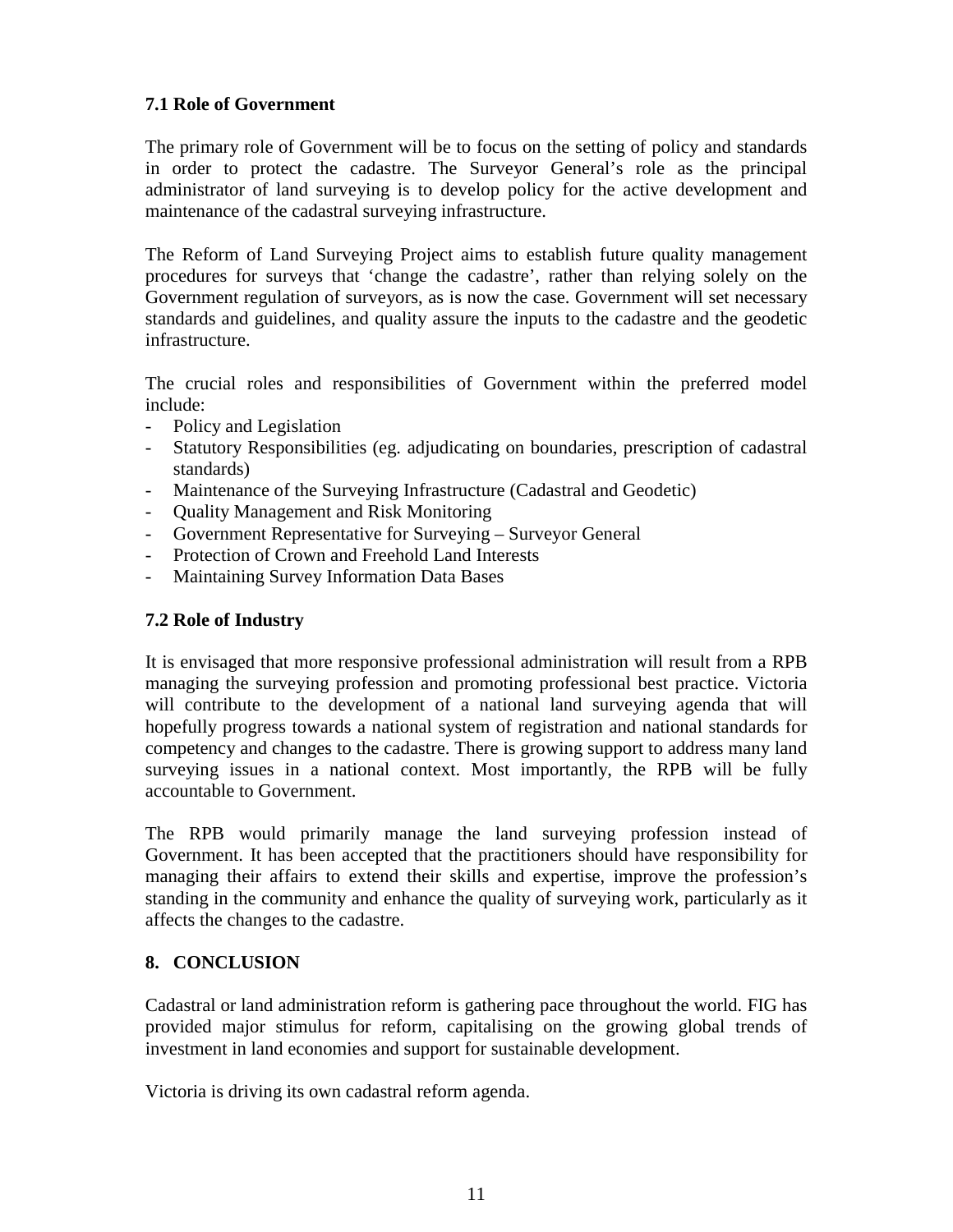The Reform of Land Surveying in Victoria project will arguably provide the most significant and far reaching changes to the State's surveying industry. The outcomes of this project will fundamentally change the administration of surveying for the first time in almost 150 years, since conception of the State's system of Government.

It is timely to remember that land surveyors continue to provide the primary inputs to the cadastre and are the major users of and contributors to the land surveying infrastructure. Land surveyors must continue to ensure that the products and services they produce remain relevant and meet the needs of all consumers, not only in the property-related markets, but also the land information user community.

Reform of the regulation of land surveyors is fundamental to cadastral reform.

#### **REFERENCES**

1885 Royal Commission on Land Titles and Surveys, Victoria

- Bell, K.C., (2000). *Cadastral Reform in Victoria.* Summary Paper Presented at the Survey Conference 2000, Marysville, Victoria.
- Bell, K.C., (2000). *Intergovernmental Committee on Surveying and Mapping Draft Discussion Paper: Cadastral Reform.* Draft response to - Action 99/76 (Agenda Item 6.7.1 Cadastral Reform), Version 1.1.
- Bell, K.C., (2000). *Vision for the Cadastral Surveying Infrastructure of Victoria*. Internal Land Victoria Discussion Paper. Land Victoria. Melbourne.
- Bell, K.C., (2000). *Reform of Land Surveying in Victoria: Challenges for Government and Opportunities for the Profession*. Paper Presented at the Second Trans Tasman Surveyors Conference 2000, Queenstown, New Zealand.
- Bell, K.C. and C. J. Lester (1999). *Reform of Land Surveying in Victoria: Protecting the Integrity of the Cadastre.* Internal Land Victoria Briefing Paper. Land Victoria. Melbourne.
- Department of Natural Resources and Environment, (1999). *National Competition Policy Review of the Surveyors Act 1978: Government Response.* Internal Land Victoria Paper, Department of Natural Resources and Environment, Victoria.
- Department of Treasury and Finance, (1996). *Investment Evaluation Policy and Guidelines.* Department of Treasury and Finance Internal Guidelines Paper, Victoria.
- Edwards, N., (2000). *Survey Reform in Victoria.* Summary Paper Presented at the Survey Conference 2000, Marysville, Victoria.
- Gen Group, (2000). *Survey Reform Government Business Case.* Gen Group Internal Summary Paper for Land Victoria, Gen Group, Victoria.
- Green, R.P., (2000). *Rejuvenation of an Ageing Profession.* Summary Paper Presented at the Survey Conference 2000, Marysville, Victoria.
- Jones, A. Rowe, C. and P. Kentish, (April 1999). *ICSM Discussion Paper: Cadastral Reform.* Intergovernmental Committee on Surveying and Mapping. (URL: http://www.anzlic.org.au/icsm/discussion/cadref-6.htm)
- Kaufman, J. and D. Steudler, (July 1998). *Cadastre 2014: A Vision for a Future Cadastral System.* FIG Commission 7, Switzerland.

(URL: http://www.swisstopo.ch/fig-wg71/Docs/Cad2014/ - *indexed site*)

- Southbridge, (1997). *National Competition Policy Review of the Surveyors Act 1978.* Southbridge Internal Review paper for Land Victoria, Southbridge, Victoria.
- United Nations / FIG, (March 1996). *The Bogor Declaration.* FIG Commission 7, Bogor, Indonesia.

(URL: http://www.sli.unimelb.edu.au/fig7/Bogor/BogorDeclaration.html)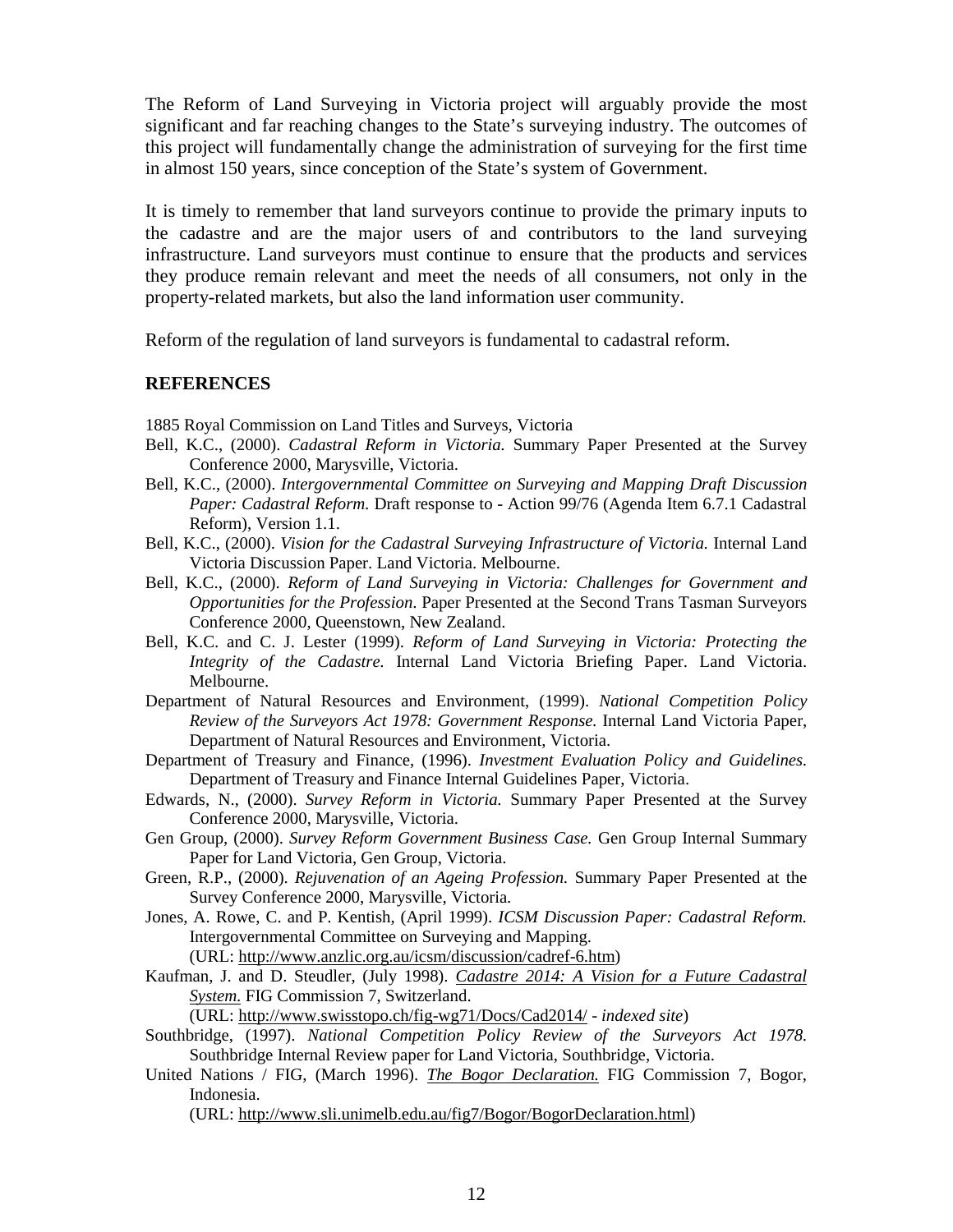United Nations / FIG, (17-23 October 1999). *Bathurst Declaration: Land Tenure and Cadastral Infrastructures for Sustainable Development.* FIG, Bathurst, New South Wales, Australia. United Nations / FIG, (October 1999). Technical Papers of the International Conference on

Land Tenure and Cadastral Infrastructures for Sustainable Development. FIG, Melbourne, Australia.

#### **CONTACT**

Keith C. Bell, RFD Surveyor General of Victoria Department of Natural Resources and Environment 2/456 Lonsdale Street Melbourne, VIC 3000 AUSTRALIA Tel.  $+$  61 3 9603 5182  $Fax + 61 3 9603 5216$ Email: keith.bell@nre.vic.gov.au

Elizabeth O'Keeffe Executive Director, Land Victoria 11/8 Nicholson Street Melbourne, VIC 3000 AUSTRALIA Tel. + 61 3 9637 8244  $Fax + 61 3 9637 8110$ Email: elizabeth.o'keeffe@nre.vic.gov.au

#### **BIOGRAPHIC NOTE**

Keith C. Bell was appointed the  $24<sup>th</sup>$  Surveyor General of the Australian State of Victoria in August 1999. The Office of the Surveyor General Victoria is a division within Land Victoria, of the Department of Natural Resources and Environment. Keith is also the Chairman of the Surveyors Board of Victoria, the Registrar of Geographic Names and is one of Victoria's Commissioners for Electoral Boundaries.

Previously, Keith was the General Manager of the Australian Capital Territory Government's Land Information Centre (ACTLIC) for three years and prior to that a senior manager in the Australian Surveying and Land Information Group (AUSLIG) in the Australian federal government. He has also worked in the Queensland State Government.

Victoria is currently reforming its regulatory system for land (cadastral) surveying, which includes the introduction of new legislation, regulations and standards. Regulatory reform is a key component of Victoria's broader reform agenda for the cadastre, which is seeing the transformation of largely paper-based information infrastructure into a modern spatial data infrastructure with effective institutional and regulatory frameworks and technology-efficient business processes.

Keith has responsibility for the Reform of Land Surveying in Victoria project. In addition, Keith as the Victorian representative on the Intergovernmental Committee on Surveying and Mapping for Australia and New Zealand, is the Chairman of the Cadastral Reform Permanent Committee. His early career included working offshore as a hydrographer and in the geophysical exploration industry. In addition Keith has served in the Australian Army, in both the regular and reserve forces.

Originally from the Australian state of Queensland, Keith Bell is a licensed surveyor and chartered professional engineer. He is a graduate of the Queensland University of Technology